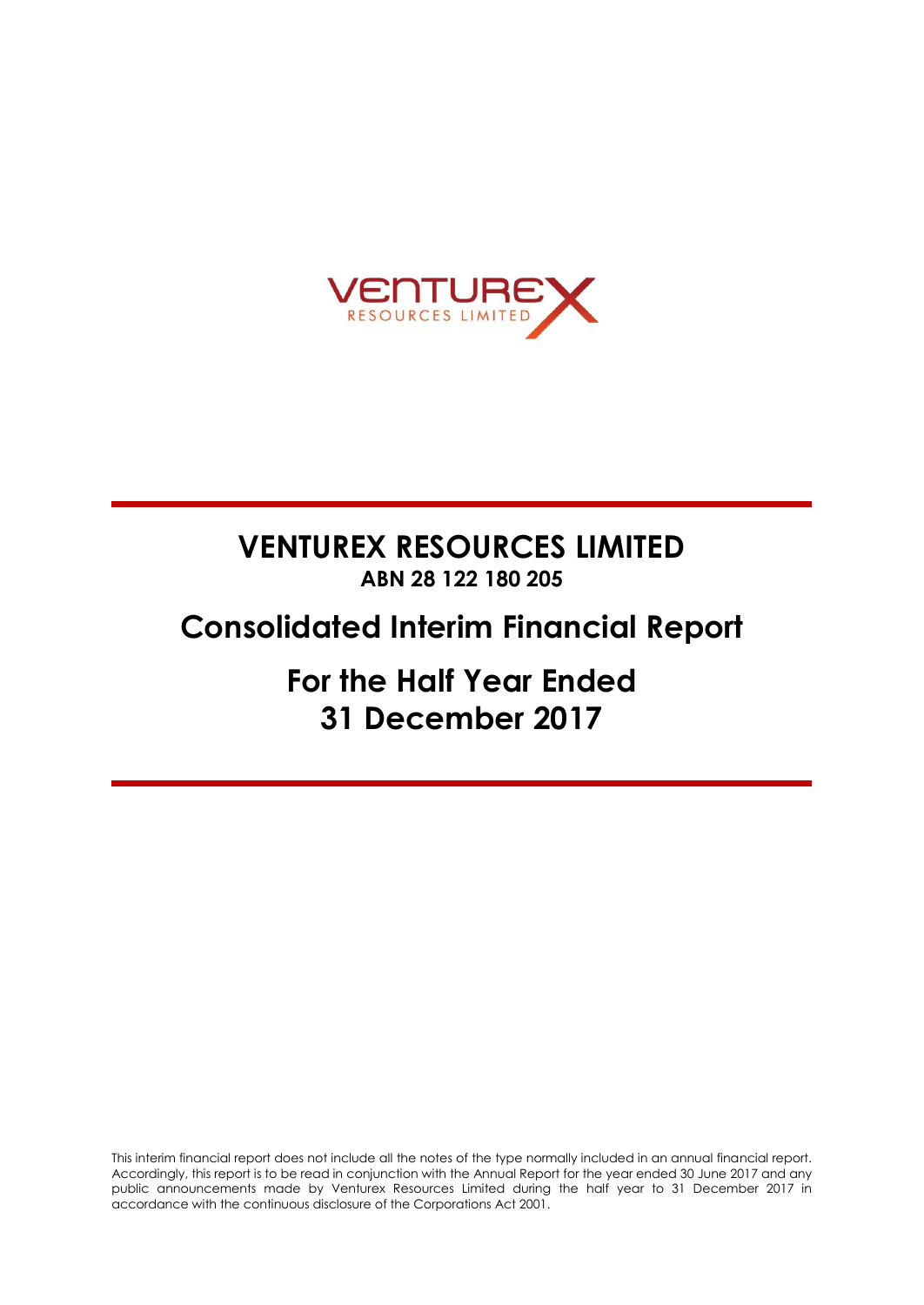## **Corporate Directory**

#### **DIRECTORS**

Anthony Kiernan Non-Executive Chairman<br>Anthony Reilly Executive Director Darren Stralow Non-Executive Director

**COMPANY SECRETARY**

Executive Director

Trevor Hart

## **REGISTERED OFFICE / PRINCIPAL PLACE OF BUSINESS**

Level 2, 91 Havelock Street West Perth, WA, 6005, Australia

Tel: (61 8) 6389 7400 Fax: (61 8) 9463 7836

**ABN** 28 122 180 205

**WEBSITE** [www.venturexresources.com](http://www.venturexresources.com/)

**QUOTED SECURITIES** ASX Code: VXR

#### **AUDITORS** BDO Audit (WA) Pty Ltd 38 Station Street Subiaco WA 6008, Australia

**SHARE REGISTRY**

Advanced Share Registry 110 Stirling Highway Nedlands WA 6009, Australia

Tel: (61 8) 9389 8033 Fax: (61 8) 9262 3723

# **Table of Contents**

| Consolidated Statement of Profit or Loss and Other Comprehensive Income 5 |  |
|---------------------------------------------------------------------------|--|
|                                                                           |  |
|                                                                           |  |
|                                                                           |  |
|                                                                           |  |
|                                                                           |  |
|                                                                           |  |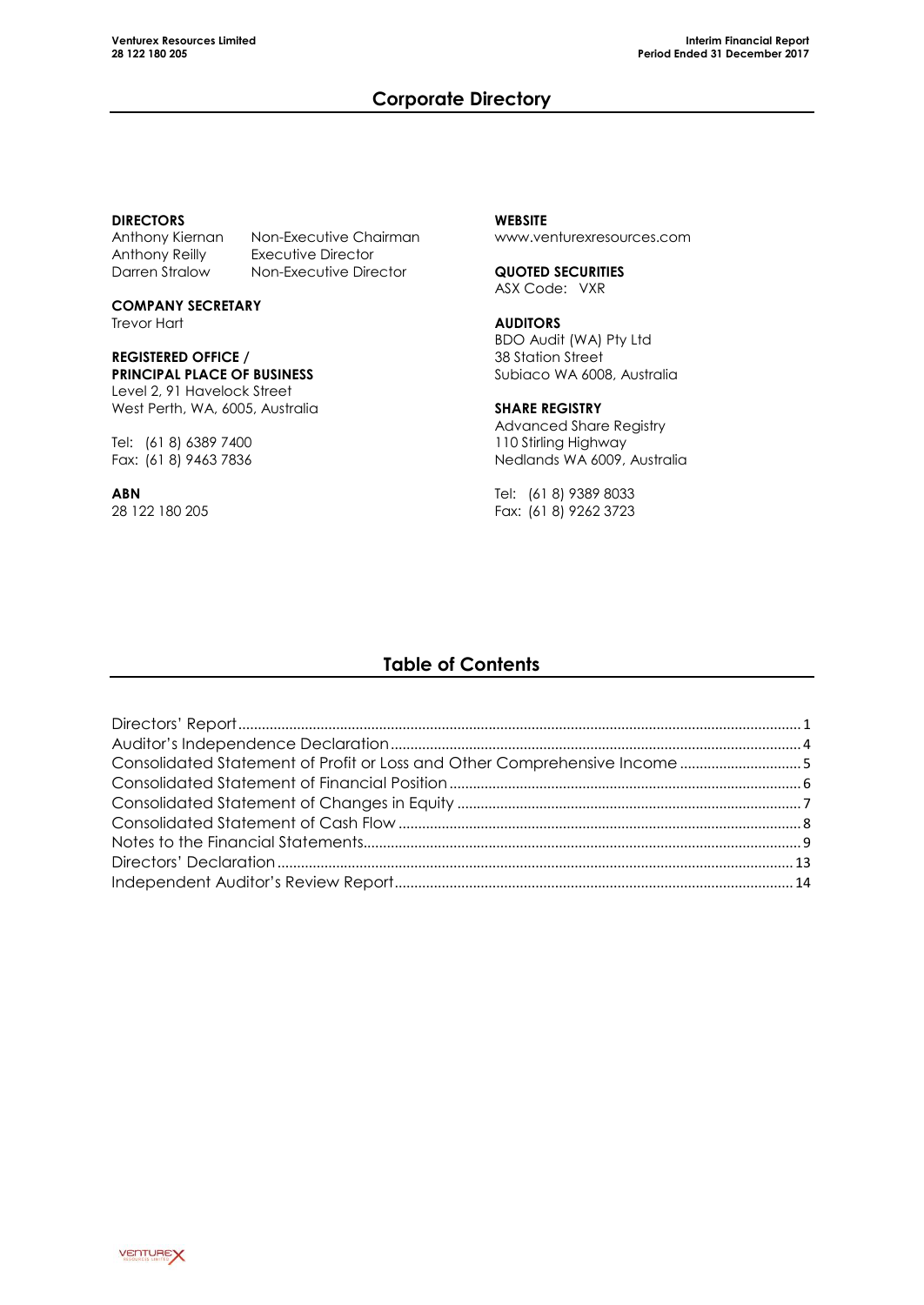### **Directors' Report**

Your Directors present their report on the Group consisting of Venturex Resources Limited (Venturex) and the entities it controlled at the end of, or during, the half year ended 31 December 2017.

#### **Directors**

The following persons were Directors of Venturex during the whole of the half year and up to the date of this report. Directors were in office for the entire period unless otherwise stated.

| Mr Anthony Kiernan | Non-Executive Chairman   |                       |
|--------------------|--------------------------|-----------------------|
| Mr Anthony Reilly  | Executive Director       | Appointed 1 July 2017 |
|                    | Non-Executive Director   |                       |
| Mr Darren Stralow  | Non-Executive Director   |                       |
| Mr John Nitschke   | <b>Managing Director</b> | Resigned 1 July 2017  |

#### **Financial Results**

The consolidated loss before and after income tax of the Group during the half year ended 31 December 2017 was \$1,028,901 (31 December 2016: \$1,101,895).

#### **Dividend**

No dividends were paid or proposed during the half-year.

#### **Review of Operations**

During the six months ended 31 December 2017, the Company's principal continuing activity was the strategy of aggressively advancing the Sulphur Springs Copper-Zinc Project. During the half-year Venturex Resources Limited continued to explore its tenements which are located in the Pilbara, Western Australia.

#### Sulphur Springs Copper-Zinc Project

During the six months ended 31 December 2017, Venturex continued with strong progress with its strategy of aggressively advancing the Sulphur Springs Copper-Zinc Project towards a development decision.

Critical tasks completed included:

- > Completion of a highly successful Resource infill drill programme;
- Positive results from Heliborne Electromagnetic (EM) survey were received resulting in 11 identified geophysical targets for follow up;
- $\triangleright$  Notification received from the Western Australia Environmental Protection Authority (EPA) confirming permitting pathway for the Sulphur Springs Project at "Environmental Review – No public review";
- $\triangleright$  Development of the environmental review document, required by the Environmental Protection Authority (EPA) for the Sulphur Springs project environmental approvals process, progressed with a number of site based environmental surveys being completed;
- Geotechnical drilling program over the proposed Sulphur Springs Tailings Storage Facility (TSF) footprint to support the facilities detailed design was completed.

Key outcomes of the Resource infill drill programme:

- $\triangleright$  Confirmation of the presence and continuity of the previously identified copper mineralisation;
- $\triangleright$  Identification of a previously unrecognised zinc rich lens (in this part of the orebody) that overlies copper mineralisation;
- Increased confidence and ability to classify ore type domains (i.e. Supergene, Transitional and Primary ore types). This will be reflected in the pending Resource update. It is anticipated that the pending Resource update will see material being reallocated between the previously identified ore types;

**VENTUREX**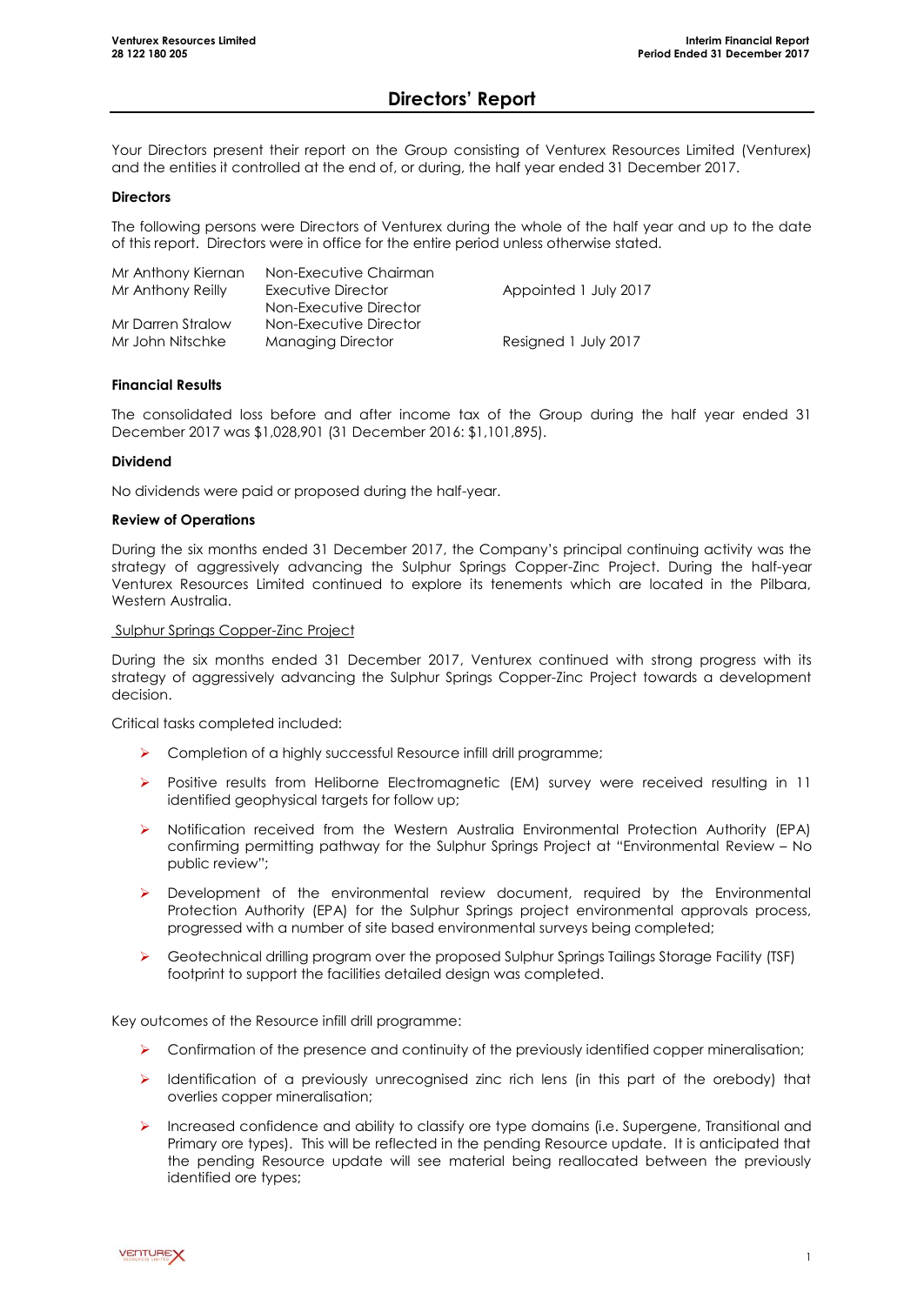### **Directors' Report**

#### **Review of Operations continued**

- Potential for mineralisation to extend further to the west beyond the currently interpreted boundary of the orebody;
- Provided a sample for pending metallurgical test work.

#### Whim Creek Copper-Zinc Project

During the six months ended 31 December 2017, Venturex continued reviewing and assessing of the Conglomerate hosted gold potential on the Company's Whim Creek project.

The Company was successful in its application for co-funded drilling assistance that is available under the Western Australian Governments – Royalty for Regions Exploration Incentive Scheme, to test the Mons Cupri South West area.

#### Whim Creek Access Agreement with BlackRock Metals

During the six months ended 31 December 2017, production of copper cathode was 436 tonnes (2016 half-year: 464 tonnes).

During the half year Blackrock continued turning and restacking the existing heap leach dumps using an excavator. Approximately 50% of the dump has been turned over and is progressively being put back under irrigation. Turning and restacking of the residual ore will continue in 2018 and be ongoing as a means of sustaining production from the heap leach dumps.

Blackrock completed transporting 50,000 tonnes of stockpile copper oxide from the Whundo Copper Mine for processing through the Whim Creek Heap Leach and as at SX-EW.

Further information on the Company's activities during the half-year financial period can be found in the Company's quarterly activity reports, released to the ASX and on the company website.

#### **Corporate**

During the period, the following changes occurred to the Company's capital structure:

- Expiry of 8,431,958 performance rights on 03 July 2017
- Conversion of 14,465,040 performance rights into ordinary shares on 7 July 2017
- Expiry of 41,666,671 unlisted options on 03 August 2017
- Issue of 750,269,425 ordinary shares on 08 August 2017
- Expiry of 174,518,142 unlisted options on 31 August 2017
- Issue of 222,222,222 ordinary shares on 17 November 2017

The Company's current capital on issue stands at:

- $\triangleright$  3,598,434,633 ordinary shares
- ▶ 19,866,800 unlisted performance rights
- $\geq$  216,293,663 unlisted options

#### **Events Subsequent to Reporting Date**

No other events or circumstances have arisen since 31 December 2017 that would require disclosure in this financial report.

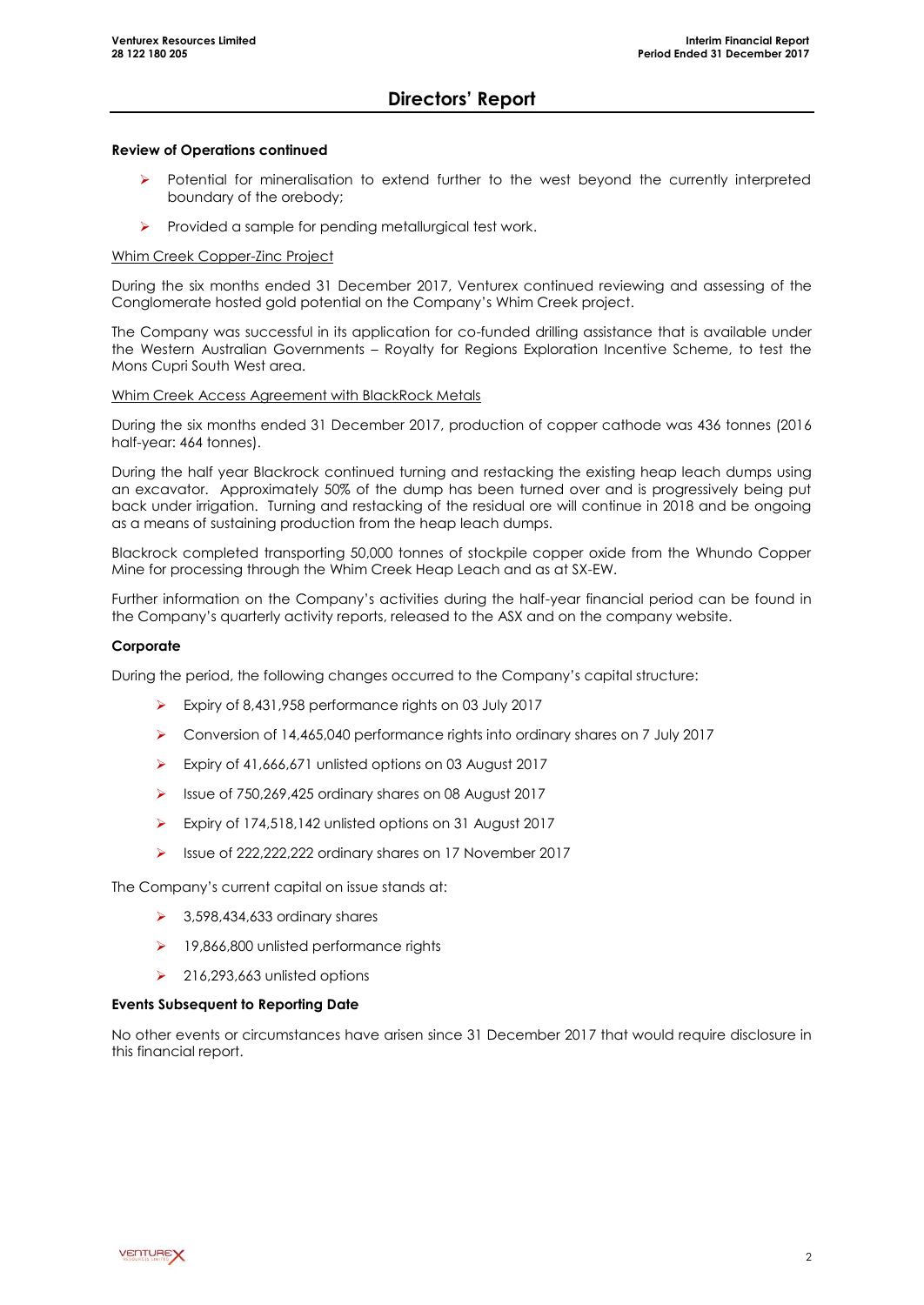# **Directors' Report**

### **Auditors' Independence Declaration**

A copy of the auditors' independence declaration as required under section 307C of the Corporations Act 2001 is set out on Page 4.

This report is made in accordance with a resolution of the Board of Directors.

m  $\sqrt{}$ 

**ANTHONY REILLY Executive Director**

Dated: 14 March 2018

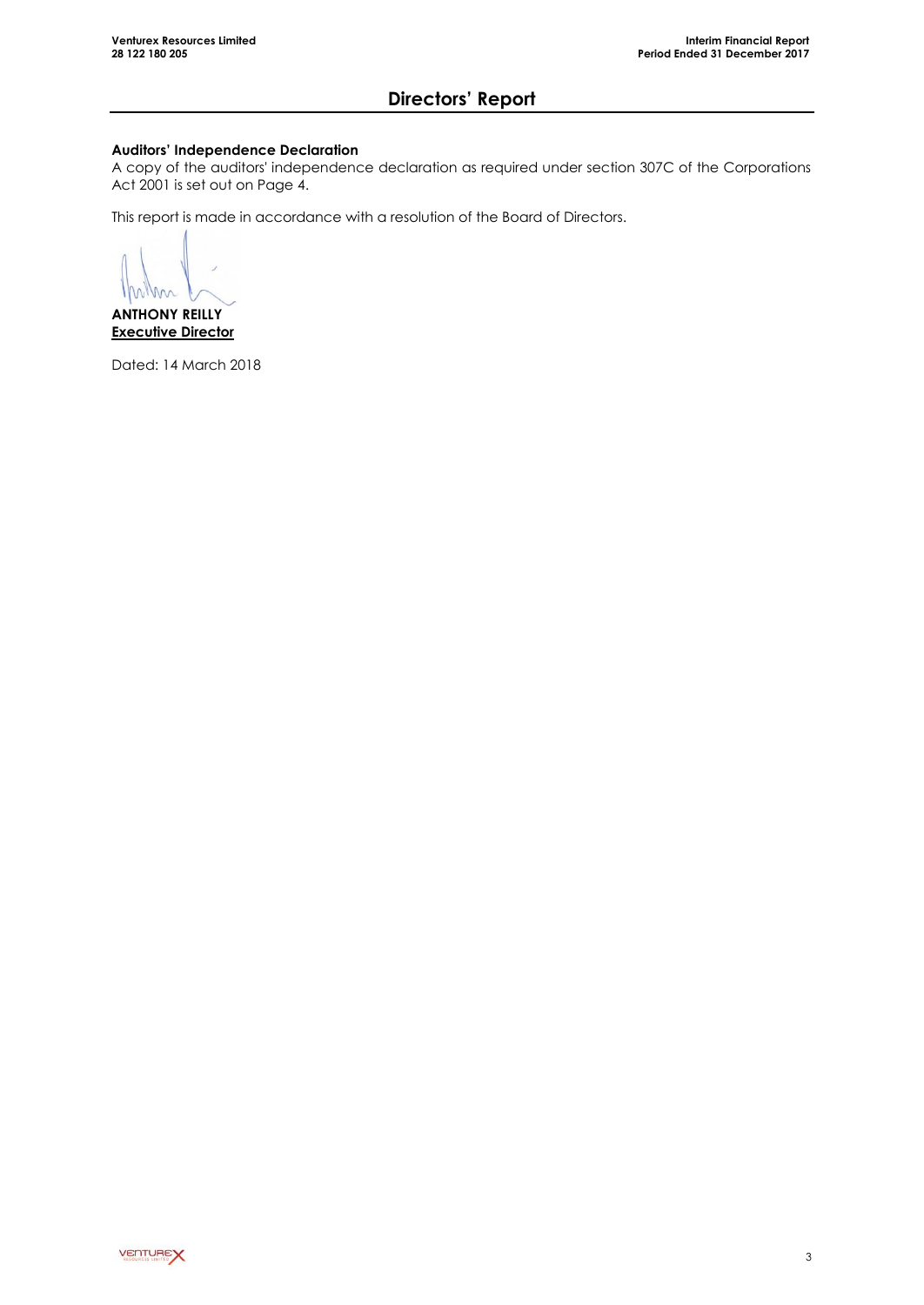

Tel: +61 8 6382 4600 Fax: +61 8 6382 4601 **www.bdo.com.au**

38 Station Street Subiaco, WA 6008 PO Box 700 West Perth WA 6872 Australia

4

### **DECLARATION OF INDEPENDENCE BY JARRAD PRUE TO THE DIRECTORS OF VENTUREX RESOURCES LIMITED**

As lead auditor for the review of Venturex Resources Limited for the half-year ended 31 December 2017, I declare that, to the best of my knowledge and belief, there have been:

- 1. No contraventions of the auditor independence requirements of the *Corporations Act 2001* in relation to the review; and
- 2. No contraventions of any applicable code of professional conduct in relation to the review.

This declaration is in respect of Venturex Resources Limited and the entities it controlled during the period.

JAnne

**Jarrad Prue** Director

**BDO Audit (WA) Pty Ltd** Perth, 14 March 2018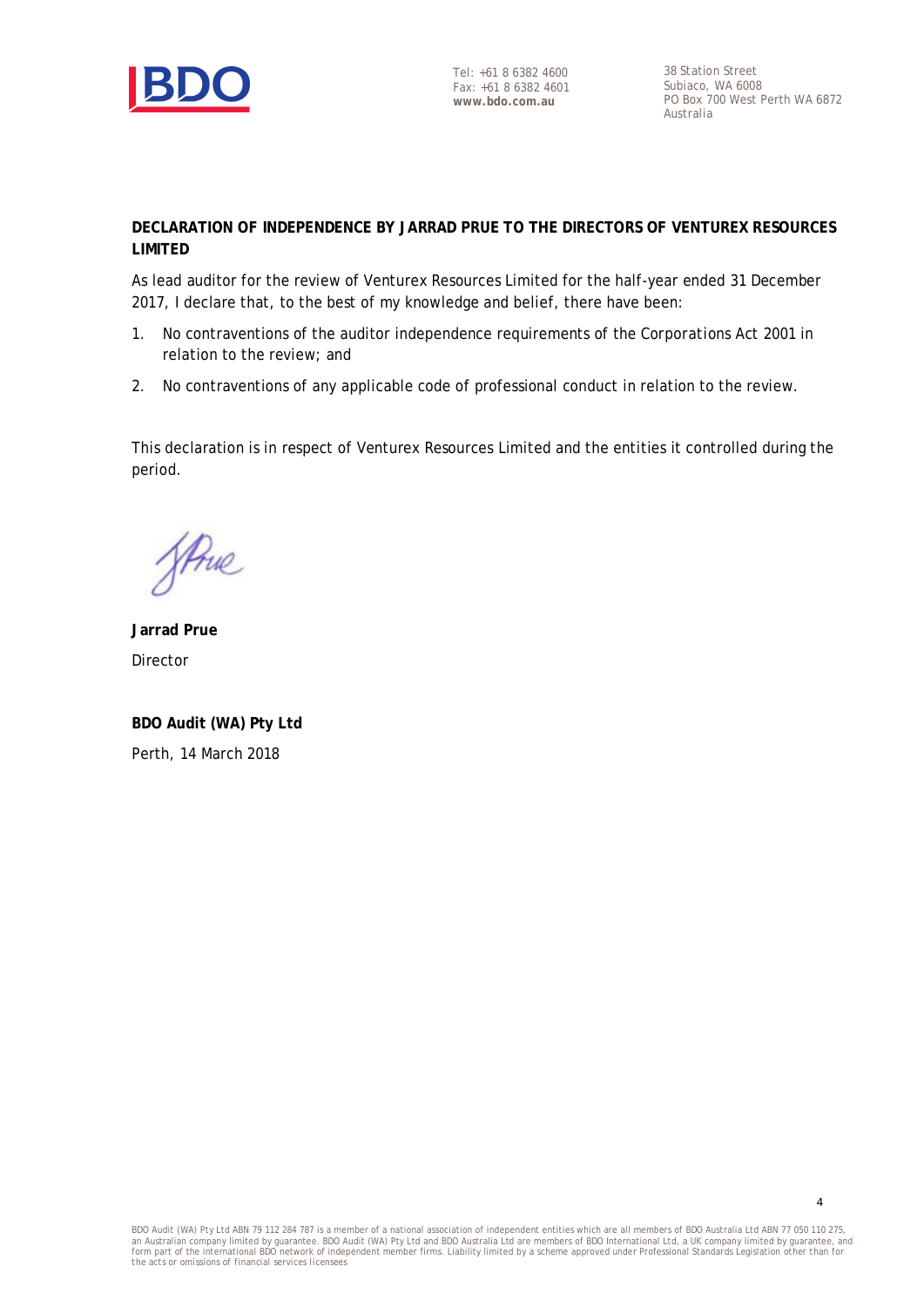# **Consolidated Statement of Profit or Loss and Other Comprehensive Income for the Half Year Ended 31 December 2017**

|                                                                               | <b>Notes</b> | 31 December 2017<br>S | 31 December 2016<br>S |
|-------------------------------------------------------------------------------|--------------|-----------------------|-----------------------|
| Revenue                                                                       |              |                       |                       |
| Revenue                                                                       | 3            | 109,552               | 28,850                |
| Other Income                                                                  | 3            | 5,888                 |                       |
| <b>Expenses</b>                                                               |              |                       |                       |
| Administrative expenses                                                       |              | (286, 755)            | (334, 516)            |
| Corporate expenses                                                            |              | (42, 423)             | (71, 736)             |
| Directors, employees, and consultants fees                                    |              | (616, 207)            | (538,349)             |
| Exploration and evaluation expenses                                           |              | (68, 575)             | (47, 497)             |
| Finance costs                                                                 |              | (130, 381)            | (138, 647)            |
| Loss before income tax                                                        |              | (1,028,901)           | (1, 101, 895)         |
| Loss after income tax attributable to the                                     |              |                       |                       |
| owners of the Company                                                         |              | (1,028,901)           | (1, 101, 895)         |
| Total comprehensive loss for the period                                       |              |                       |                       |
| attributable to owners of the Company                                         |              | (1,028,901)           | (1, 101, 895)         |
|                                                                               |              |                       |                       |
| Loss per share for the half year attributable to the<br>owners of the Company |              |                       |                       |
| Basic and Diluted loss per share (cents)                                      |              | (0.03)                | (0.05)                |

The above Consolidated Statement of Profit or Loss and Other Comprehensive Income should be read in conjunction with the accompanying notes.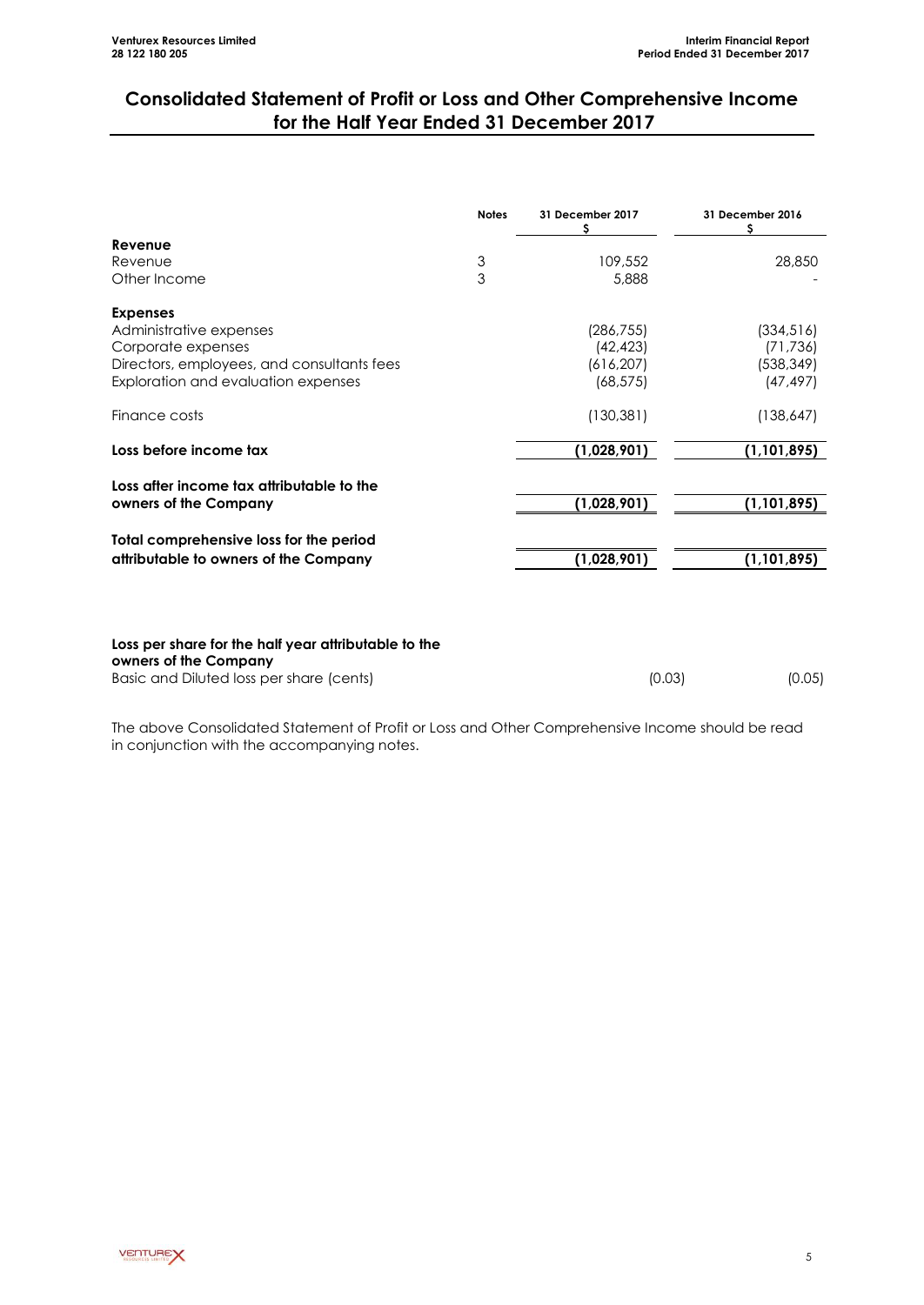## **Consolidated Statement of Financial Position as at 31 December 2017**

<span id="page-7-0"></span>

|                                                  | <b>Notes</b> | 31 December 2017<br>s | 30 June 2017<br>s |
|--------------------------------------------------|--------------|-----------------------|-------------------|
| <b>Assets</b>                                    |              |                       |                   |
| <b>Current assets</b>                            |              |                       |                   |
| Cash and cash equivalents                        |              | 5,004,672             | 960,630           |
| Trade and other receivables<br>Other assets      |              | 371,125<br>89,379     | 134,630<br>73,442 |
|                                                  |              |                       |                   |
| <b>Total current assets</b>                      |              | 5,465,176             | 1,168,702         |
| <b>Non-current assets</b>                        |              |                       |                   |
| Property, plant and equipment                    |              | 1,182,868             | 1,247,413         |
| Exploration and evaluation expenditure           | 4            | 28,415,922            | 26,045,258        |
| <b>Total non-current assets</b>                  |              | 29,598,790            | 27,292,671        |
| <b>Total assets</b>                              |              | 35,063,966            | 28,461,373        |
|                                                  |              |                       |                   |
| <b>Liabilities</b><br><b>Current liabilities</b> |              |                       |                   |
| Trade and other payables                         |              | 747,995               | 694,185           |
| Employee benefits                                |              | 12,629                | 17,945            |
| <b>Total current liabilities</b>                 |              | 760,624               | 712,130           |
| <b>Non-current liabilities</b>                   |              |                       |                   |
| Provisions                                       |              | 12,432,074            | 12,303,037        |
| Employee benefits                                |              | 14,535                | 13,661            |
| <b>Total non-current liabilities</b>             |              | 12,446,609            | 12,316,698        |
| <b>Total liabilities</b>                         |              | 13,207,233            | 13,028,828        |
|                                                  |              |                       |                   |
| Net assets                                       |              | 21,856,733            | 15,432,545        |
| Equity                                           |              |                       |                   |
| <b>Issued capital</b>                            | 5            | 100,388,232           | 92,884,245        |
| Reserves                                         |              | 71,211                | 122,109           |
| <b>Accumulated Losses</b>                        |              | (78,602,710)          | (77, 573, 809)    |
| <b>Total equity</b>                              |              | 21,856,733            | 15,432,545        |

The above Consolidated Statement of Financial Position should be read in conjunction with the accompanying notes.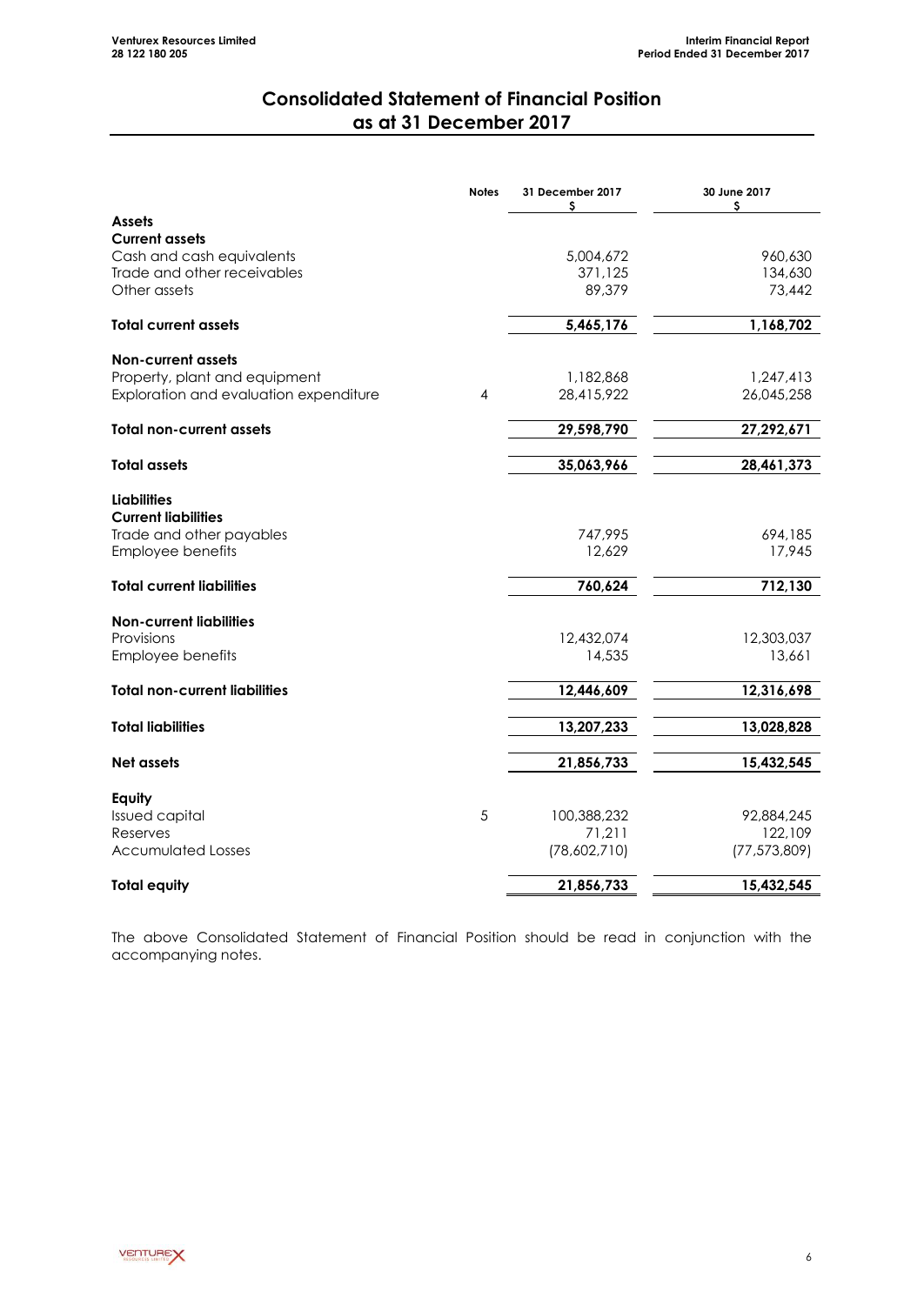# **Consolidated Statement of Changes in Equity for the Half Year Ended 31 December 2017**

<span id="page-8-0"></span>

|                                                          | <b>Issued Capital</b><br>s | <b>Share Based</b><br>Compensation<br>Reserve<br>\$ | Accumulated<br>Losses<br>s | <b>Total Equity</b><br>\$ |
|----------------------------------------------------------|----------------------------|-----------------------------------------------------|----------------------------|---------------------------|
| <b>Balance at 30 June 2016</b>                           | 87,881,501                 | 54,418                                              | (75,040,769)               | 12,895,150                |
| Loss for the period                                      |                            |                                                     | (1,101,895)                | (1, 101, 895)             |
| Total comprehensive loss for the<br>period               |                            |                                                     | (1,101,895)                | (1, 101, 895)             |
| Transactions with owners in their<br>capacity as owners: |                            |                                                     |                            |                           |
| Issue of securities                                      | 5,191,047                  |                                                     |                            | 5,191,047                 |
| Security issue costs                                     | (189, 936)                 |                                                     |                            | (189,936)                 |
| Options exercised net of costs                           | 1,633                      |                                                     |                            | 1,633                     |
| Share based payments issued                              |                            | 22,627                                              |                            | 22,627                    |
| Share based payments expired                             |                            | (34, 496)                                           |                            | (34, 496)                 |
|                                                          | 5.002.744                  | (11, 869)                                           |                            | 4,990,875                 |
| <b>Balance at 31 Dec 2016</b>                            | 92,884,245                 | 42,549                                              | (76, 142, 664)             | 16,784,130                |
| <b>Balance at 30 June 2017</b>                           | 92,884,245                 | 122,109                                             | (77, 573, 809)             | 15,432,545                |
| Loss for the period                                      |                            |                                                     | (1,028,901)                | (1,028,901)               |
| Total comprehensive loss for the<br>period               |                            |                                                     | (1,028,901)                | (1,028,901)               |
| Transactions with owners in their<br>capacity as owners: |                            |                                                     |                            |                           |
| Issue of securities                                      | 7,751,348                  |                                                     |                            | 7,751,348                 |
| Security issue costs<br>Conversion of performance        | (372,083)                  |                                                     |                            | (372,083)                 |
| rights                                                   | 124,722                    | (124, 722)                                          |                            |                           |
| Share based payments issued                              |                            | 73,824                                              |                            | 73,824                    |
|                                                          | 7,503,987                  | (50, 898)                                           |                            | 7,453,089                 |
| Balance at 31 Dec 2017                                   | 100,388,232                | 71,211                                              | (78,602,710)               | 21,856,733                |

The above Consolidated Statement of Changes in Equity should be read in conjunction with the accompanying notes.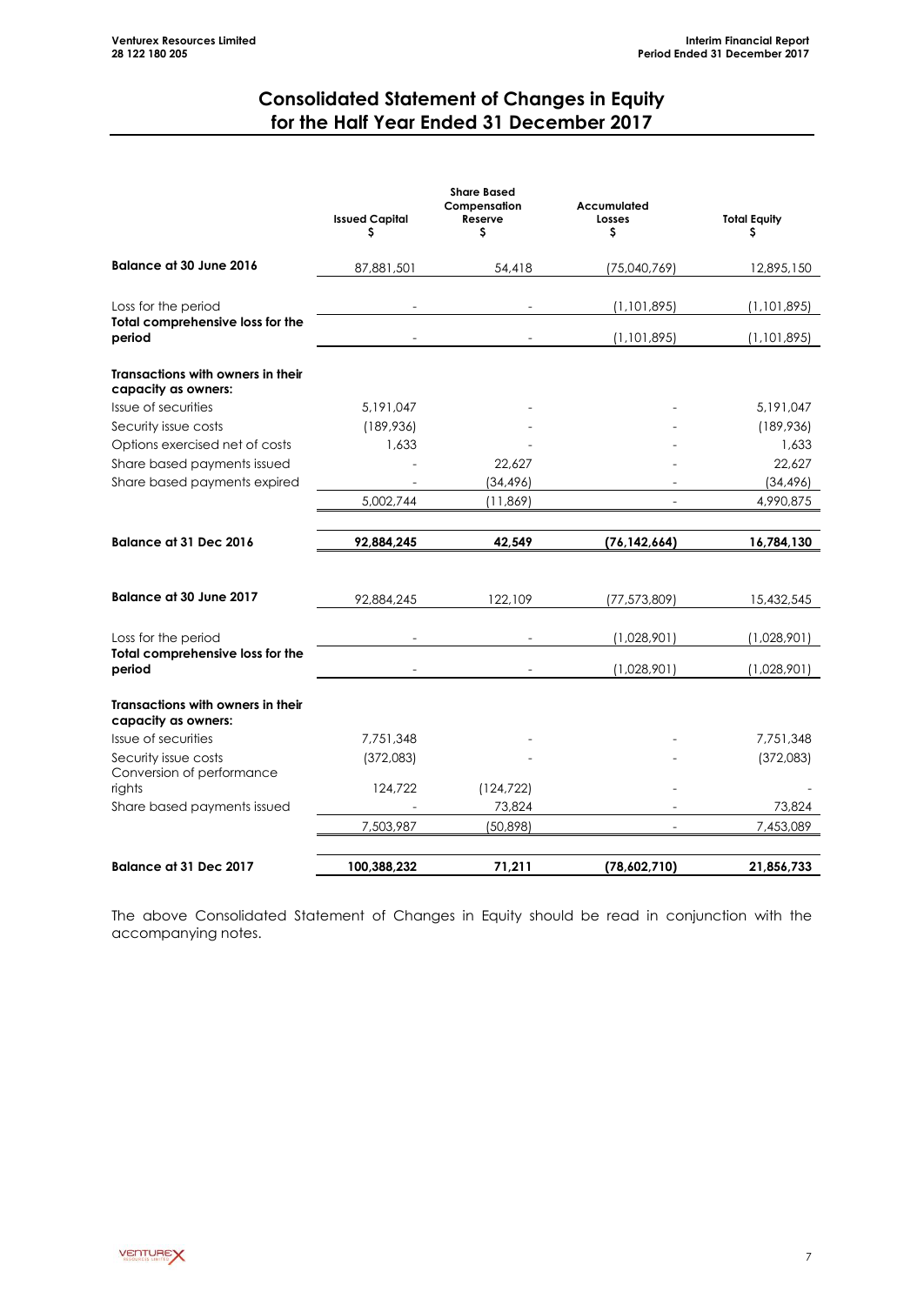## **Consolidated Statement of Cash Flow for the Half Year Ended 31 December 2017**

<span id="page-9-0"></span>

|                                                             | 31 December<br>2017<br>\$ | 31 December<br>2016<br>\$ |
|-------------------------------------------------------------|---------------------------|---------------------------|
| Cash flows related to operating activities                  |                           |                           |
| Payments to suppliers and employees                         | (1,000,904)               | (965, 732)                |
| Interest received<br>Interest paid                          | 19,063<br>(1, 344)        | 26,065<br>(1, 349)        |
|                                                             |                           |                           |
| Net cash used in operating cash flows                       | (983, 185)                | (941, 016)                |
| Cash flows related to investing activities                  |                           |                           |
| Payments for purchases of property, plant and equipment     |                           | (17, 225)                 |
| Payments for sale of property, plant and equipment          | 636                       |                           |
| Payment for exploration and evaluation expenditure          | (2,302,348)               | (2,008,176)               |
| Increase in bank guarantee                                  | (18,800)                  | (5,000)                   |
| Net cash used in investing cash flows                       | (2,320,512)               | (2,030,401)               |
| Cash flows related to financing activities                  |                           |                           |
| Proceeds from issue of securities                           | 7,751,348                 | 5.191.047                 |
| Proceeds from issue of options into shares                  |                           | 1,633                     |
| Capital raising costs                                       | (372,083)                 | (189, 936)                |
| Repayment of insurance premium funding                      | (31, 526)                 | (26, 731)                 |
| Net cash provided in financing cash flows                   | 7,347,739                 | 4,976,013                 |
| Net increase in cash and cash equivalents                   | 4,044,042                 | 2,004,596                 |
| Cash and cash equivalents at the beginning of the half year | 960,630                   | 728,231                   |
| Cash and cash equivalents at the end of the half year       | 5.004.672                 | 2,732,827                 |

The above Consolidated Statement of Cash Flows should be read in conjunction with the accompanying notes.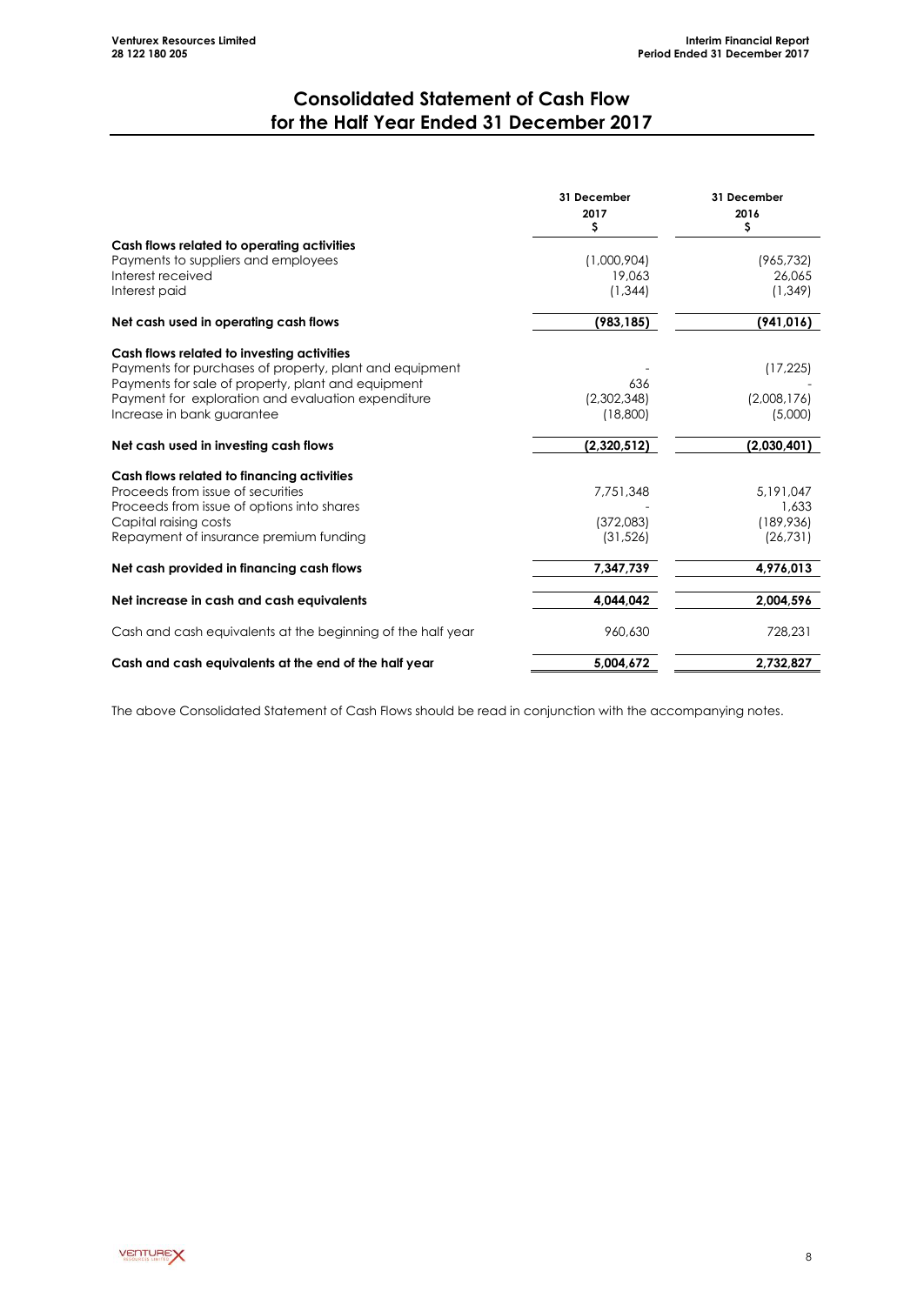### **Notes to the Financial Statements**

#### **Note 1. Basis of Preparation**

#### *Reporting Entity*

The consolidated interim financial statements comprise Venturex Resources Limited (the "Company") and its subsidiaries, Venturex Pilbara Pty Ltd, Venturex Sulphur Springs Pty Ltd, Jutt Resources Pty Ltd, Juranium Pty Ltd, and CMG Gold Ltd, (collectively the "Group Entity" or the "Group"). Venturex Resources Limited is a listed public company domiciled in Australia.

#### *Statement of Compliance*

The consolidated financial statements for the interim half year reporting period ended 31 December 2017 are general purpose financial statement, which have been prepared in accordance with *Australian Accounting Standards (AASBs)* adopted by the *Australian Accounting Standards Board (AASB)* and the *Corporations Act 2001*. The consolidated financial statements comply *with International Financial Reporting Standards (IFRSs*) adopted by the *International Accounting Standards Board (IASB).*

This consolidated interim financial report is intended to provide users with an update on the latest annual financial statements of Venturex Resources Limited and its controlled entities. As such, it does not contain information that represents relatively insignificant changes occurring during the half year within the Group. It is therefore recommended that this interim financial report be read in conjunction with the annual financial statements of the Group for the year ended 30 June 2017, together with any public announcements made during the half year.

#### *Significant Accounting Policies*

The accounting policies and methods of computation adopted in the preparation of the half year consolidated financial report are consistent with those adopted and disclosed in the Company's 2017 annual financial report for the financial year ended 30 June 2017. These accounting policies are consistent with Australian Accounting Standards and with International Financial Reporting Standards.

#### *Significant Accounting Estimates and Assumptions*

The significant accounting estimates and assumptions adopted in the preparation of the half year consolidated financial report are consistent with those adopted and disclosed in the Company's 2017 annual financial report for the financial year ended 30 June 2017.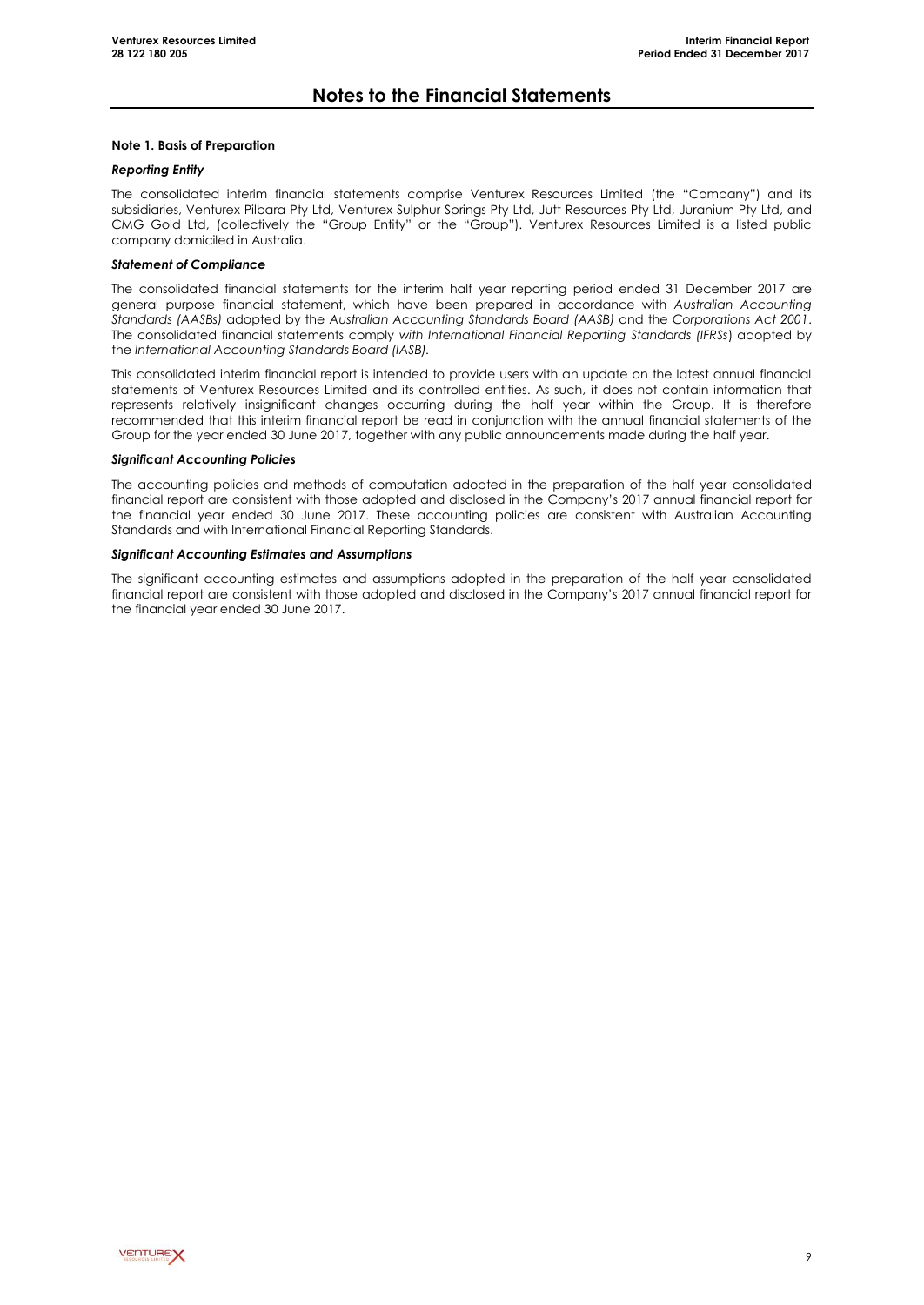### **Notes to the Financial Statements continued**

#### **Note 2. Segment Reporting**

The Board of Directors, who are the chief operating decision makers, has identified one reportable segment from a geographical prospective with the mineral exploration segments being the Australian segments.

Management assesses the performance of the operating segment based on a measure of exploration and evaluation expenditure for each geographical area. The measure excludes items such as the effects of share based payments expenses, interest income and corporate expenses as these activities are centralised.

|                                  | 31 Dec 2017    | 31 Dec 2016    |
|----------------------------------|----------------|----------------|
| Half-year ended 31 December 2017 | \$             | \$             |
| Segment revenue and other income |                |                |
| Segment loss                     |                |                |
| Total segment loss               | (433,699)      | (581,487)      |
| Inter-segment loss               |                |                |
| Net segment loss                 | (433,699)      | (581, 487)     |
| Total segment assets             | 35,063,966     | 29,184,040     |
| Total segment liabilities        | (13, 207, 233) | (12, 399, 910) |

Reconciliation of segment result to Group net loss before tax is provided as follows:

|                                                | 31 Dec 2017 | 31 Dec 2016 |
|------------------------------------------------|-------------|-------------|
|                                                |             |             |
| Net segment loss                               | (433,699)   | (581, 487)  |
| Corporate items:                               |             |             |
| Interest revenue                               | 22,552      | 28,850      |
| Administrative expense                         | (1, 547)    | (10,909)    |
| Employee and Directors; benefits expense       | (616, 207)  | (538, 349)  |
| Net loss before tax from continuing operations | (1,028,901) | (1,101,895) |

#### **Note 3. Revenue**

|                                   | 31 Dec 2017<br>Ş | 31 Dec 2016 |
|-----------------------------------|------------------|-------------|
| Revenue                           |                  |             |
| Interest revenue on bank deposits | 21,679           | 28,850      |
| <b>SX-EW Profit Share</b>         | 87,873           |             |
|                                   | 109,552          | 28,850      |
| Other Income                      |                  |             |
| Other income                      | 5,888            |             |
|                                   | 5,888            |             |

#### **Note 4. Exploration and Evaluation Expenditure**

|                                                                                                                                                                                            | 31 Dec 2017             | 31 Dec 2016             |
|--------------------------------------------------------------------------------------------------------------------------------------------------------------------------------------------|-------------------------|-------------------------|
|                                                                                                                                                                                            |                         |                         |
| Exploration and Evaluation Expenditure carrying value                                                                                                                                      | 28,415,922              | 24,939,564              |
| Movements in Carrying Amounts of Exploration and Evaluation Expenditure<br>Balance at the beginning of period<br>Additions during the period<br>Written off / Impairment during the period | 26.045.258<br>2,370,664 | 23,055,563<br>1,884,001 |
| Closing carrying value at the end of period                                                                                                                                                | 28,415,922              | 24,939,564              |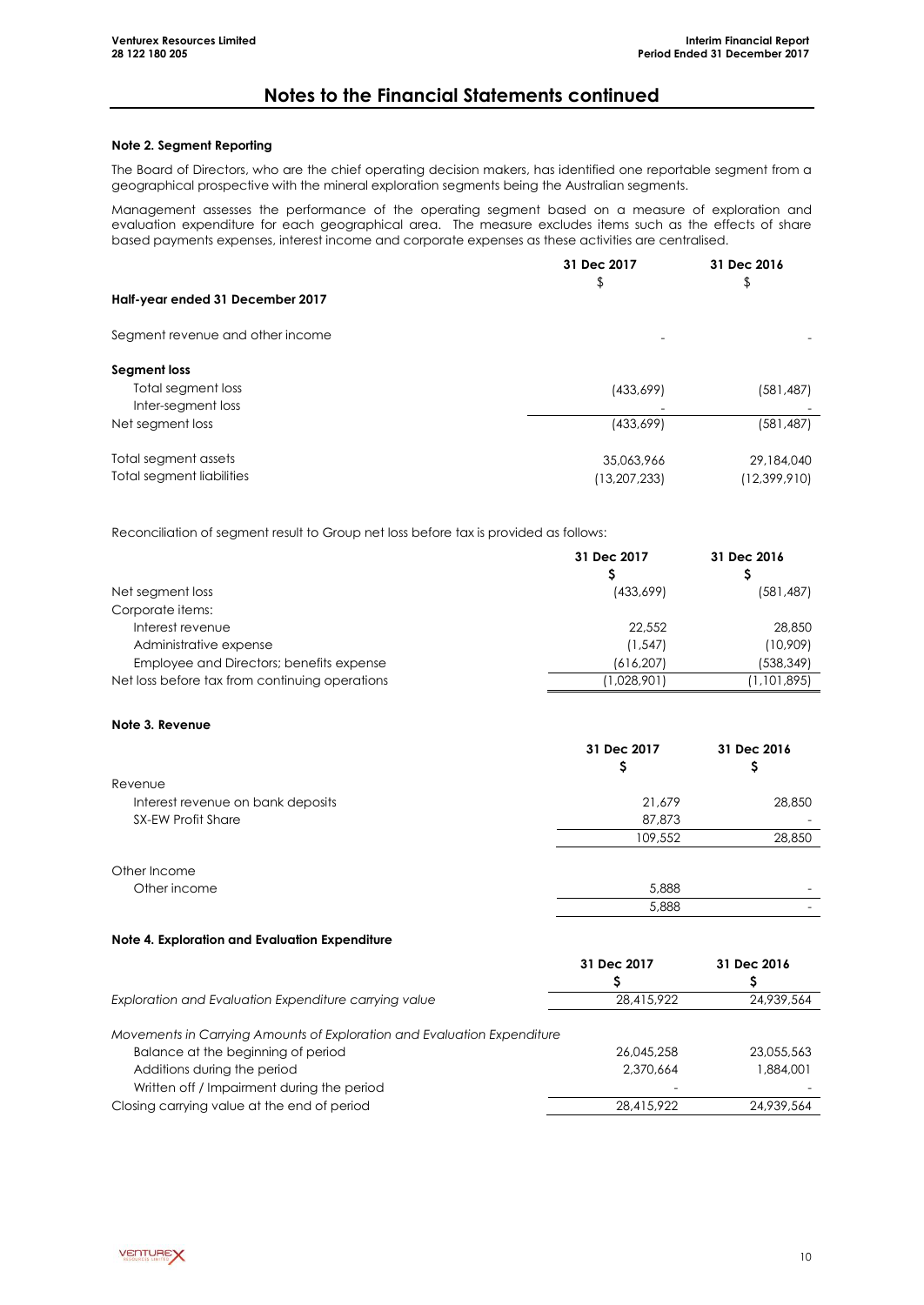### **Notes to the Financial Statements continued**

#### **Note 5. Issued Capital**

| <b>NUIC 3. ISSUEU CUPIIUI</b>     | 31 December 2017 |             | 30 June 2017  |            |
|-----------------------------------|------------------|-------------|---------------|------------|
|                                   | No.              |             | No.           |            |
| <b>Fully Paid Ordinary Shares</b> | 3,598,434,633    | 100,388,232 | 2.611.477.946 | 92,884,245 |
| Total                             |                  | 100,388,232 |               | 92,884,245 |

During the half year ended 31 December 2017, the following movements in equity occurred:

| <b>Shares</b> |                                               | <b>Issue Price S</b>     | No.           |             |
|---------------|-----------------------------------------------|--------------------------|---------------|-------------|
|               | Balance as at 1 July 2017                     |                          | 2,611,477,946 | 92,884,245  |
| 07/07/2017    | Conversion of performance rights into shares  | $\overline{\phantom{a}}$ | 14,465,040    | 124,722     |
| 08/08/2017    | Issue of shares under entitlement issue       | 0.005                    | 750.269.425   | 3.751.348   |
| 17/11/2017    | Issue of shares under institutional placement | 0.018                    | 222.222.222   | 4,000,000   |
|               | Transaction costs relating to shares issued   |                          |               | (372,083)   |
|               |                                               |                          | 3,598,434,633 | 100.388.232 |

The weighted average number of ordinary shares outstanding during the year used in calculating the basic and diluted loss per share is 3,269,777,709.

#### *Options (unlisted)*

|            |       |                                            | Exercise           |       |               |  |  |
|------------|-------|--------------------------------------------|--------------------|-------|---------------|--|--|
| Date       | Class | <b>Details</b>                             | <b>Expiry Date</b> | Price | Number        |  |  |
|            |       |                                            |                    |       |               |  |  |
|            |       | Balance as at 1 July 2017                  |                    |       | 432,478,476   |  |  |
| 03/08/2017 | A     | Expiry of options to cornerstone investors | 03/08/2017         | 0.015 | (41.666.671)  |  |  |
| 31/08/2017 | A     | Expiry of options under entitlement issue  | 31/08/2017         | 0.015 | (174,518,142) |  |  |
|            |       |                                            |                    |       | 216.293.663   |  |  |

#### *Performance Rights (unlisted)*

|                           |         |                | <b>Fair Value</b><br>per |               | Value at<br>Grant | To Expense<br>in future | Expensed<br>for the |
|---------------------------|---------|----------------|--------------------------|---------------|-------------------|-------------------------|---------------------|
| Date                      | Tranche | <b>Details</b> | performance<br>right     | <b>Number</b> | Date              | periods                 | half vear           |
|                           |         |                |                          |               |                   |                         |                     |
| Balance as at 1 July 2017 |         |                |                          | 42.763.798    |                   |                         | 122,109             |

*Issue of performance rights*

|                            |                | Performance rights expensed over vesting |        |                          |        |                   |           |
|----------------------------|----------------|------------------------------------------|--------|--------------------------|--------|-------------------|-----------|
| 31/12/2017                 |                | 2015 LTI                                 | 0.0054 | $\overline{\phantom{0}}$ | 52,289 | $\qquad \qquad -$ | 5,584     |
| 31/12/2017                 |                | 2016 LTI                                 | 0.0024 | $\overline{\phantom{0}}$ | 16,800 | 746               | 4,430     |
| 31/12/2017                 |                | 2016 MD LTI                              | 0.0054 | $\overline{\phantom{0}}$ | 41,666 | $\qquad \qquad -$ | 24,148    |
| 31/12/2017                 | 2              | 2016 MD LTI                              | 0.0079 |                          | 61,534 |                   | 4,895     |
| 31/12/2017                 |                | 2017 GM                                  | 0.0079 | $\overline{\phantom{0}}$ | 44,438 | 25,567            | 11,201    |
| 31/12/2017                 | $\overline{2}$ | 2017 GM                                  | 0.0010 | $\overline{\phantom{0}}$ | 56,250 | 32,363            | 14,178    |
| 31/12/2017                 |                | 2017 LTI                                 | 0.0050 | $\overline{\phantom{0}}$ | 32,602 | 20.204            | 9.388     |
| Performance rights expired |                |                                          |        |                          |        |                   |           |
| 3/7/2017                   |                | 2016 MD                                  |        | (4,215,979)              |        |                   |           |
| 3/7/2017                   | 2              | 2016 MD                                  |        | (4,215,979)              |        |                   |           |
|                            |                | Performance rights converted to shares   |        |                          |        |                   |           |
| 3/7/2017                   |                | 2015 LTI                                 |        | (7,465,040)              |        | Ξ.                | (52,289)  |
| 3/7/2017                   |                | 2016 MD                                  |        | (7,000,000)              |        | Ξ.                | (72, 433) |
|                            |                |                                          |        | 19,866,800               |        | 78,880            | 71,211    |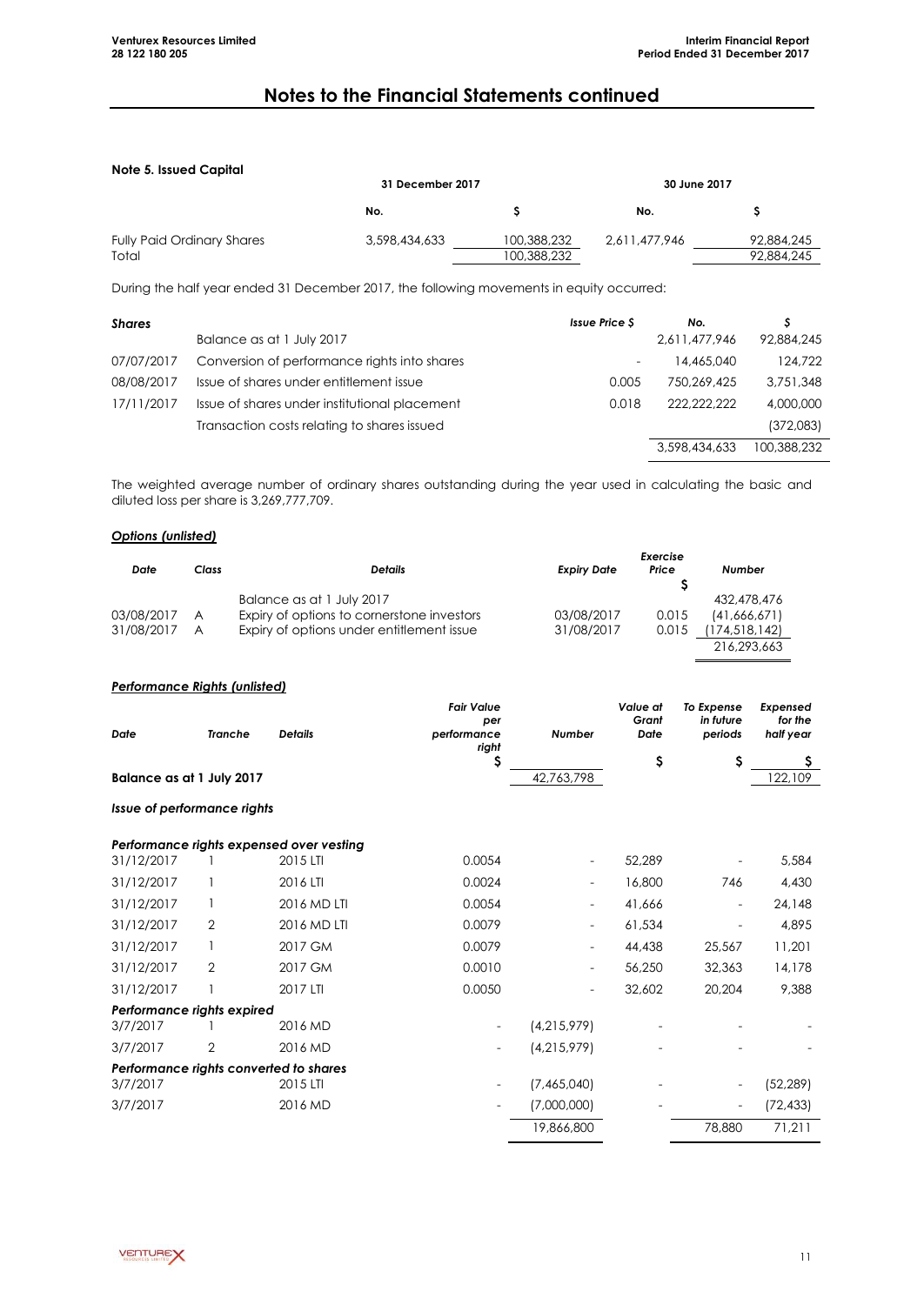### **Notes to the Financial Statements continued**

#### **Note 5. Issued Capital continued**

#### **Performance Rights Plan**

Each performance right will vest as an entitlement to one fully paid ordinary share provided that certain performance milestones are met. If the performance milestones are not met, the performance rights will lapse and the eligible participant will have no entitlement to any shares.

Performance rights are not listed and carry no dividend or voting rights. Upon exercise each performance right is convertible into one ordinary share to rank pari passu in all respects with the Company's existing fully paid ordinary shares.

#### *Tranche 1*

Tranche 1 Performance Rights will need to satisfy the performance milestone based on the relative rating of the Total shareholder Return (TSR) for the Company against the TSR's of a comparator group of resources companies to be determined by the Board in conjunction with an independent advisor.

#### *Tranche 2*

Tranche 2 Performance Rights will need to satisfy the performance milestone on achievement of an agreed "material" transaction on a specific date. They have been valued using the Volume Weighted Average Price as at issue date. The expense has been recognised on the basis that all conditions will be met over the vesting period.

#### **Note 6. Fair Value of Financial Instruments**

- *(a) Recurring fair value measurements* The Group does not have any financial instruments that are subject to recurring or non-recurring fair value measurements.
- *(b) Fair values of financial instruments not measured at fair value* Due to their short-term nature, the carrying amounts of current receivables and current trade and other payables is assumed to equal their fair value.

#### **Note 7. Events Subsequent to Reporting Date**

No other events or circumstances have arisen since 31 December 2017 that would require disclosure in this financial report.

#### **Note 8. Related Party Changes**

During the half-year ended 31 December 2017, 8,431,958 Long Term Incentive Rights that were issued to Mr John Nitschke, expired as Mr Nitshke stepped down from the position of Managing Director.

The details of the rights issued and expired can be found within Note 5.

There have been no other changes to related party transactions.

#### **Note 9. Contingent Liabilities and Commitments**

There have been no changes in contingent liabilities and commitments since the last annual reporting period.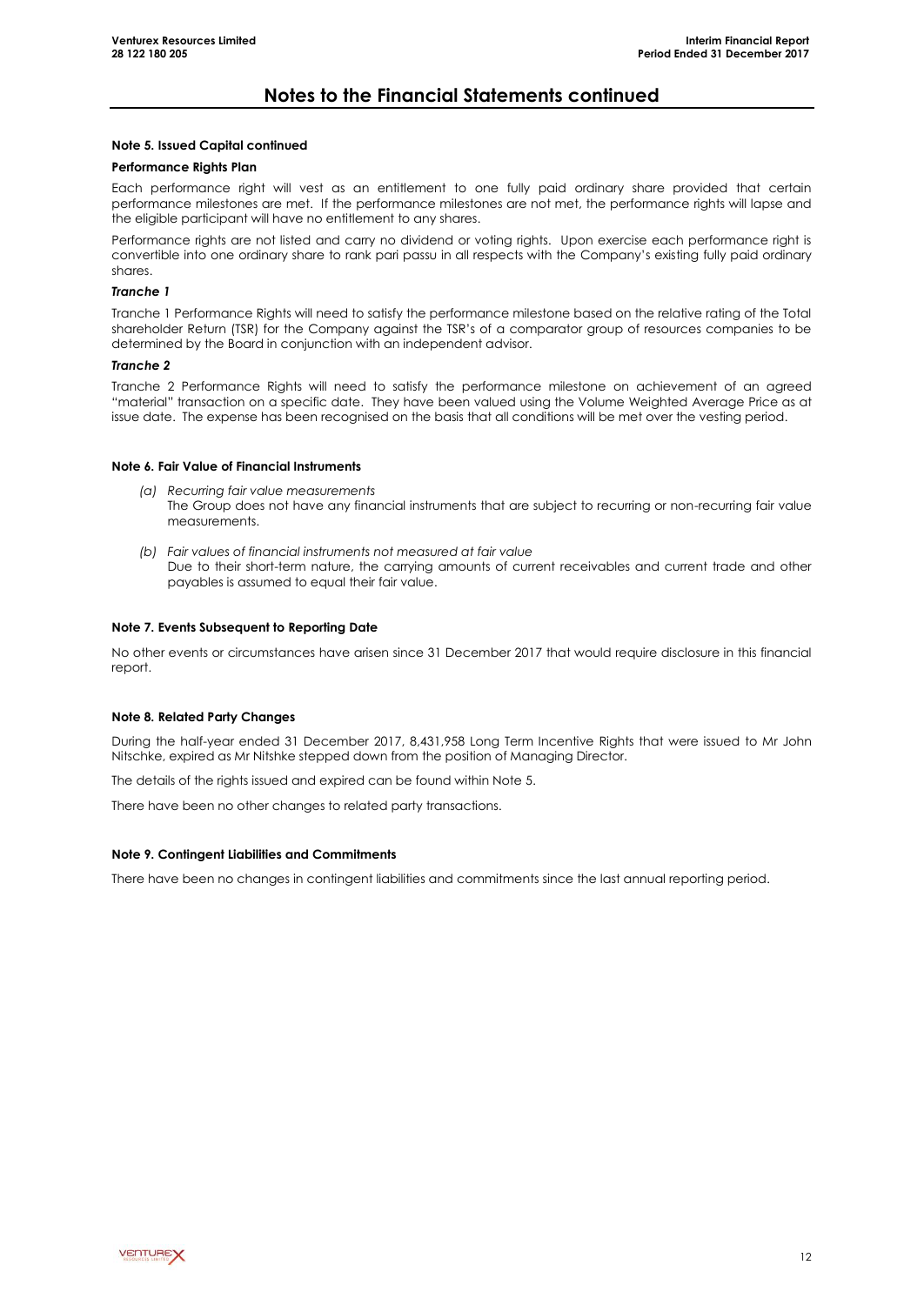<span id="page-14-0"></span>The Directors' of the Company declare that:

- 1. The financial statements and notes, as set out on pages 5 to 12 are in accordance with the Corporations Act 2001, including:
	- (a) complying with Accounting Standard AASB 134: Interim Financial Reporting; and
	- (b) giving a true and fair view of the Group's financial position as at 31 December 2017 and of its performance for the half year ended on that date.
- 2. In the Directors' opinion there are reasonable grounds to believe that the Company will be able to pay its debts as and when they become due and payable.

This declaration is made in accordance with a resolution of the Board of Directors.

**ANTHONY REILLY Executive Director**

Dated: 14 March 2018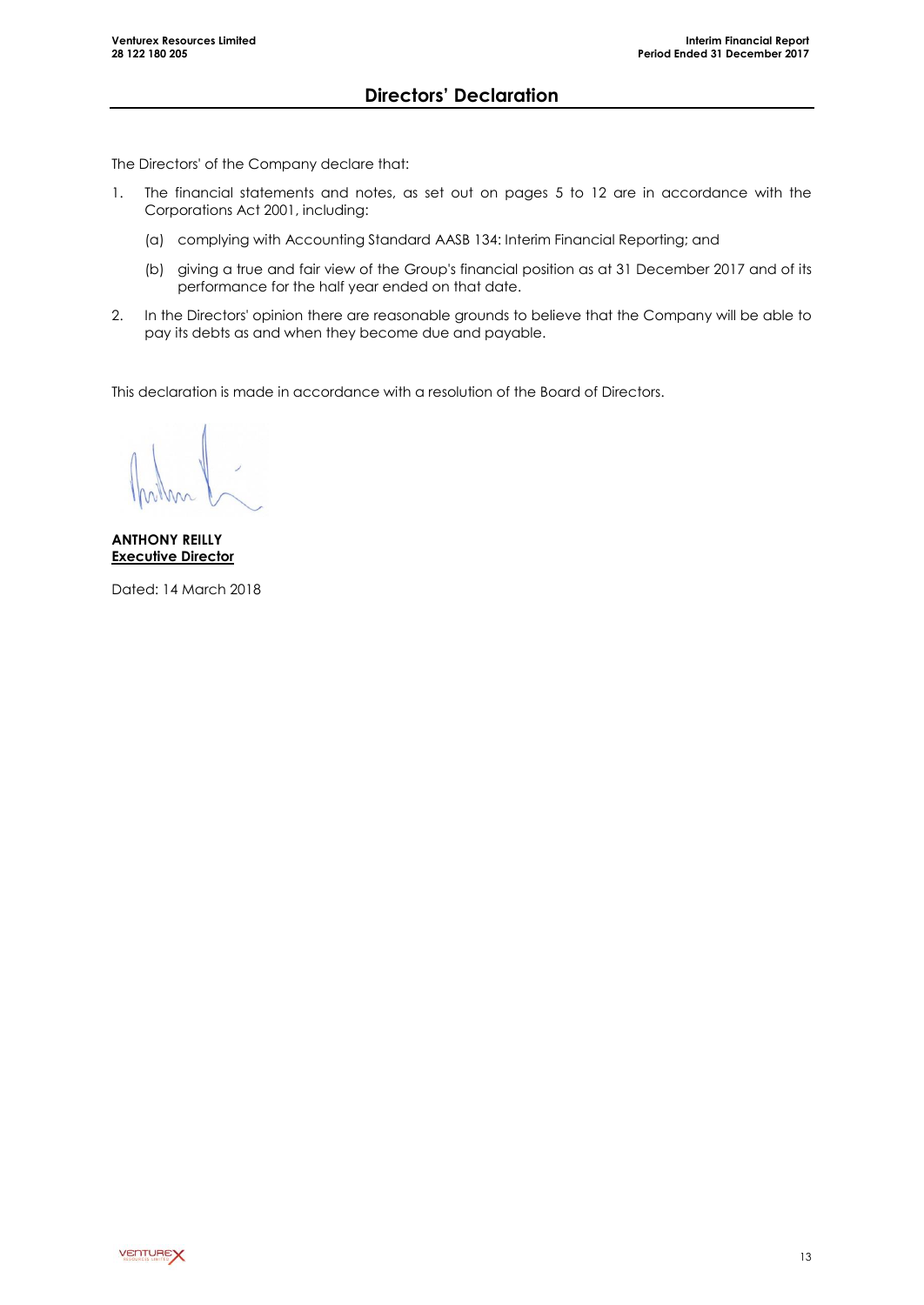

38 Station Street Subiaco, WA 6008 PO Box 700 West Perth WA 6872 Australia

### **INDEPENDENT AUDITOR'S REVIEW REPORT**

To the members of Venturex Resources Limited

### **Report on the Half-Year Financial Report**

### **Conclusion**

We have reviewed the half-year financial report of Venturex Resources Limited (the Company) and its subsidiaries (the Group), which comprises the consolidated statement of financial position as at 31 December 2017, the consolidated statement of profit or loss and other comprehensive income, the consolidated statement of changes in equity and the consolidated statement of cash flows for the halfyear then ended, and notes comprising a statement of accounting policies and other explanatory information, and the directors' declaration.

Based on our review, which is not an audit, we have not become aware of any matter that makes us believe that the half-year financial report of the Group is not in accordance with the *Corporations Act 2001* including:

- (i) Giving a true and fair view of the Group's financial position as at 31 December 2017 and of its financial performance for the half-year ended on that date; and
- (ii) Complying with Accounting Standard AASB 134 *Interim Financial Reporting* and the *Corporations Regulations 2001.*

### **Directors' responsibility for the Half-Year Financial Report**

The directors of the company are responsible for the preparation of the half-year financial report that gives a true and fair view in accordance with Australian Accounting Standards and the *Corporations Act 2001* and for such internal control as the directors determine is necessary to enable the preparation of the half-year financial report that is free from material misstatement, whether due to fraud or error.

#### **Auditor's responsibility**

Our responsibility is to express a conclusion on the half-year financial report based on our review. We conducted our review in accordance with Auditing Standard on Review Engagements ASRE 2410 *Review of a Financial Report Performed by the Independent Auditor of the Entity*, in order to state whether, on the basis of the procedures described, we have become aware of any matter that makes us believe that the half-year financial report is not in accordance with the *Corporations Act 2001* including giving a true and fair view of the Group's financial position as at 31 December 2017 and its financial performance for the half-year ended on that date and complying with Accounting Standard AASB 134 *Interim Financial Reporting* and the *Corporations Regulations 2001*. As the auditor of the Group, ASRE 2410 requires that we comply with the ethical requirements relevant to the audit of the annual financial report.

A review of a half-year financial report consists of making enquiries, primarily of persons responsible for financial and accounting matters, and applying analytical and other review procedures. A review is substantially less in scope than an audit conducted in accordance with Australian Auditing Standards and consequently does not enable us to obtain assurance that we would become aware of all significant matters that might be identified in an audit. Accordingly, we do not express an audit opinion.